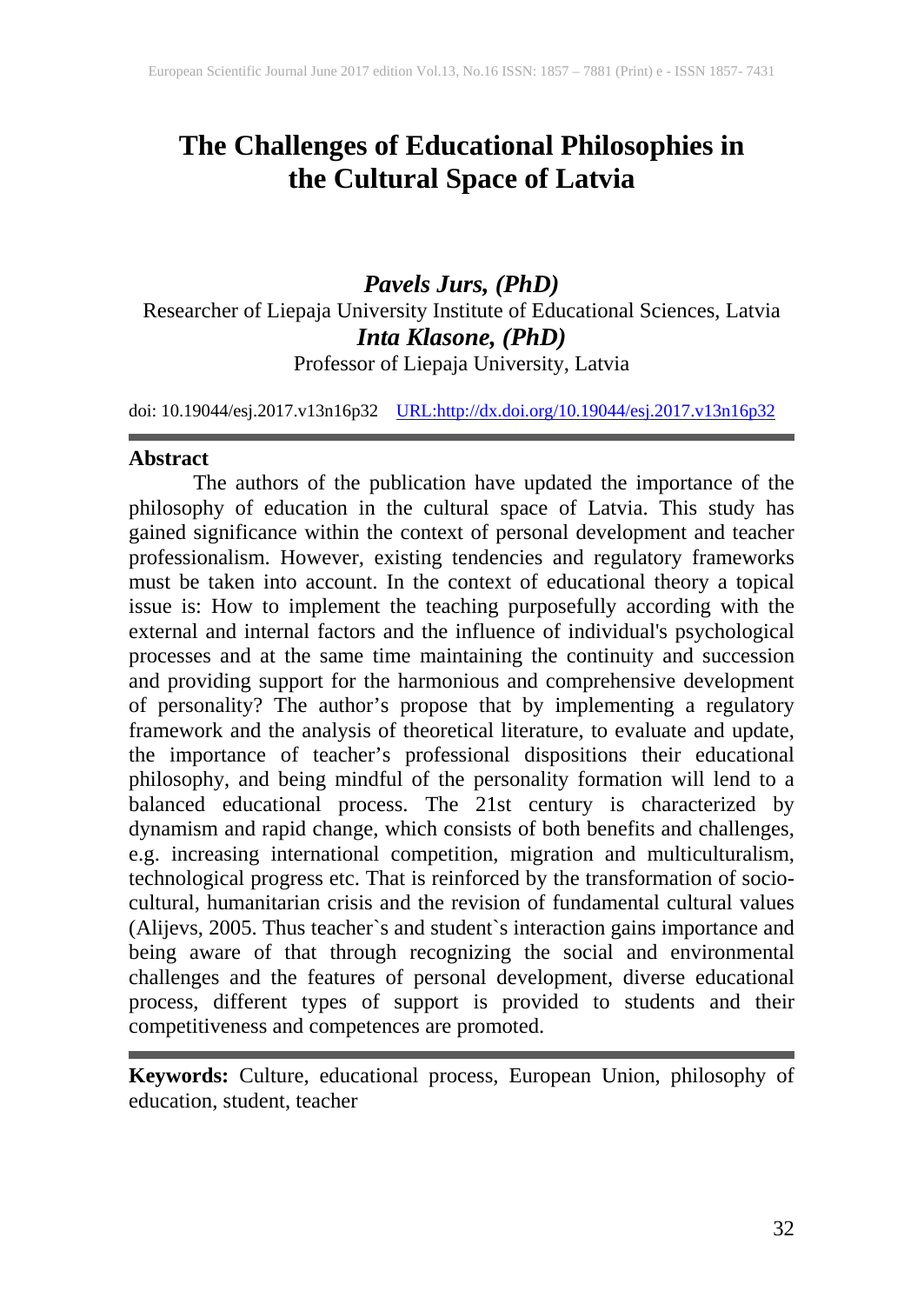# **Introduction**

Qualitative education process provide a set of basic knowledge, enriches and develops individual talents, helps people acquire life skills and to understand themselves, to determine the attitude towards themselves and the world around them; thus finding a place in life. According to the philosopher H. G. Gadamer's view, education is directly related to the culture and primarily represents the formation of natural human ability of skills (Gadamer, 1999. While the educational philosophy focuses on education problems, analyses teaching process and the basic principles, goals, values, ideals of learning (Siegel, 2009). And thus the interaction of education (school) and individual (society) becomes an important component (Огурцов, Платонов, 2004).

The 21st century can be characterized by dynamism and rapid change, which consists of both benefits and challenges, for instance, increasing international competition, migration and multiculturalism, technological progress etc. That is reinforced by the transformation of sociocultural, humanitarian crisis and the revision of fundamental cultural values (Alijevs, 2005). Today's social reality is very variable, it is experiencing obvious transformation, which is mainly associated with man-made values crisis, geopolitical crisis, the financial crisis, cross-cultural clashes (Huntington, 1996), the humanitarian crisis in both Western and Eastern societies. The problems of co-existence of different cultures, the issues of interpretation of religious and political ideology and manipulation attempts have led to the polarizing society and a review of both people's attitudes and behaviour is required. For all these reasons educators, researchers, politicians and society are trying to find answers to the question: How can we prepare students for life in a changing era of globalization?

Teachers involved in the implementation of education, are responsible for the pedagogical process, awareness of duties and rights as well as personal professional development. While learning process for students is an important driving force leading to the development of life. It can be assumed that learning is the key to the subjective quality of life and at the same time the individual's interest in life (Helds, 2004).

Integrity of the pedagogical process is one of the central problems of the theory and practice (Špona, 2001). Nowadays, we are exposed to rapidly changing conditions; a person since his/her childhood is subjected to various public authorities, regulations and institutions. This marks the need to raise questions about the teacher's ability to exercise the proper functioning of the contemporary educational progress in philosophy and teaching culture in accordance with the constituent aspects of personality.

In the context of educational communities question how to purposefully implement the (1) teaching according to the external and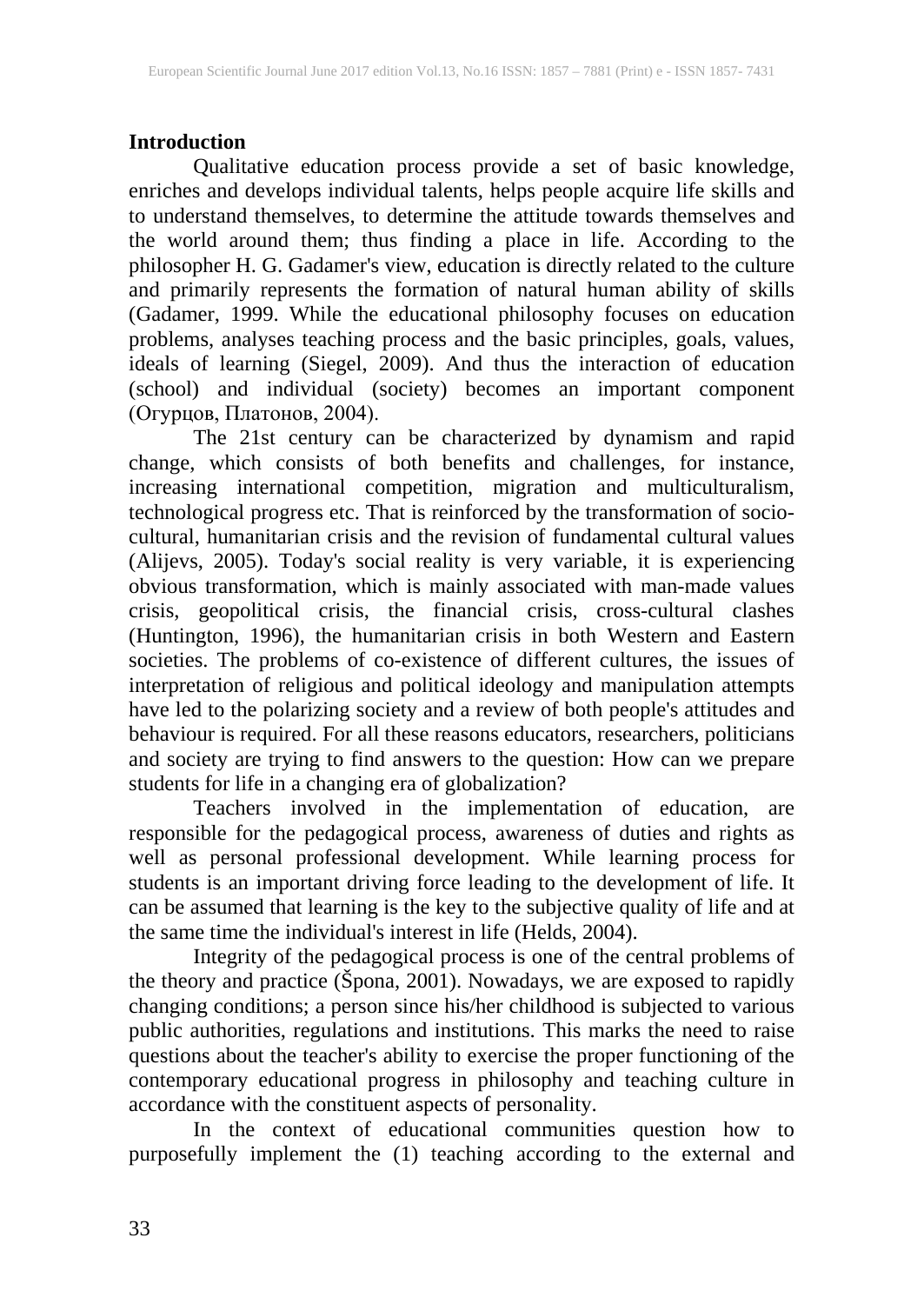internal factors of an individual's psychological processes, (2) maintaining the continuity and succession, (3) providing support for the harmonious, (4) contributing to the comprehensive development? The object of the research is the implementation of educational process nowadays. The subject of the research is: the tendencies of education guidance. The goal of the article is: on the basis of the regulatory framework and the analysis of theoretical literature, to evaluate and update the importance of teacher's professional work, being aware of the topicality of educational philosophy, in personality formation process and creating a balanced development of educational process. Research methods: theoretical research methods – the analysis of theoretical literature in the fields of pedagogy, psychology, philosophy and sources (documents).

#### **The dimension of education and personality**

# **The current issues of the education implementing in the context of personality development**

In the result of programming document research it can be concluded that the implementation of the education of Latvia is based on the four basic types of learning of the UNESCO report, which includes:

- learning to know, in the sense of mastering tools for understanding, operating in the fields of interest;
- learning to do in order to successfully be able to operate in the environment of interest, acquiring both skills and new competences of individual and team collaboration;
- learning to live together, to attend and participate together with other students, appreciating and respecting the values of others;
- learning to be in the development of their personality, showing selfsufficiency and personal responsibility (Delors, 2001).

Council Resolution (2009/C 311/01) on a renewed framework for European cooperation in the youth field (2010-2018) have put forward one of the aim – "young people's creativity and capacity for innovation should be supported through better quality access to and participation in culture and cultural expressions from an early age, thereby promoting personal development, enhanced learning capabilities, intercultural skills, understanding and respect for cultural diversity and the development of new and flexible skills for future job opportunities". In this context, the European Council has set a number of priorities:

• "support the development of creativity among young people by following up the Council conclusions on promoting a creative generation: developing the creativity and innovative capacity of children and young people through cultural expression and wider access to culture;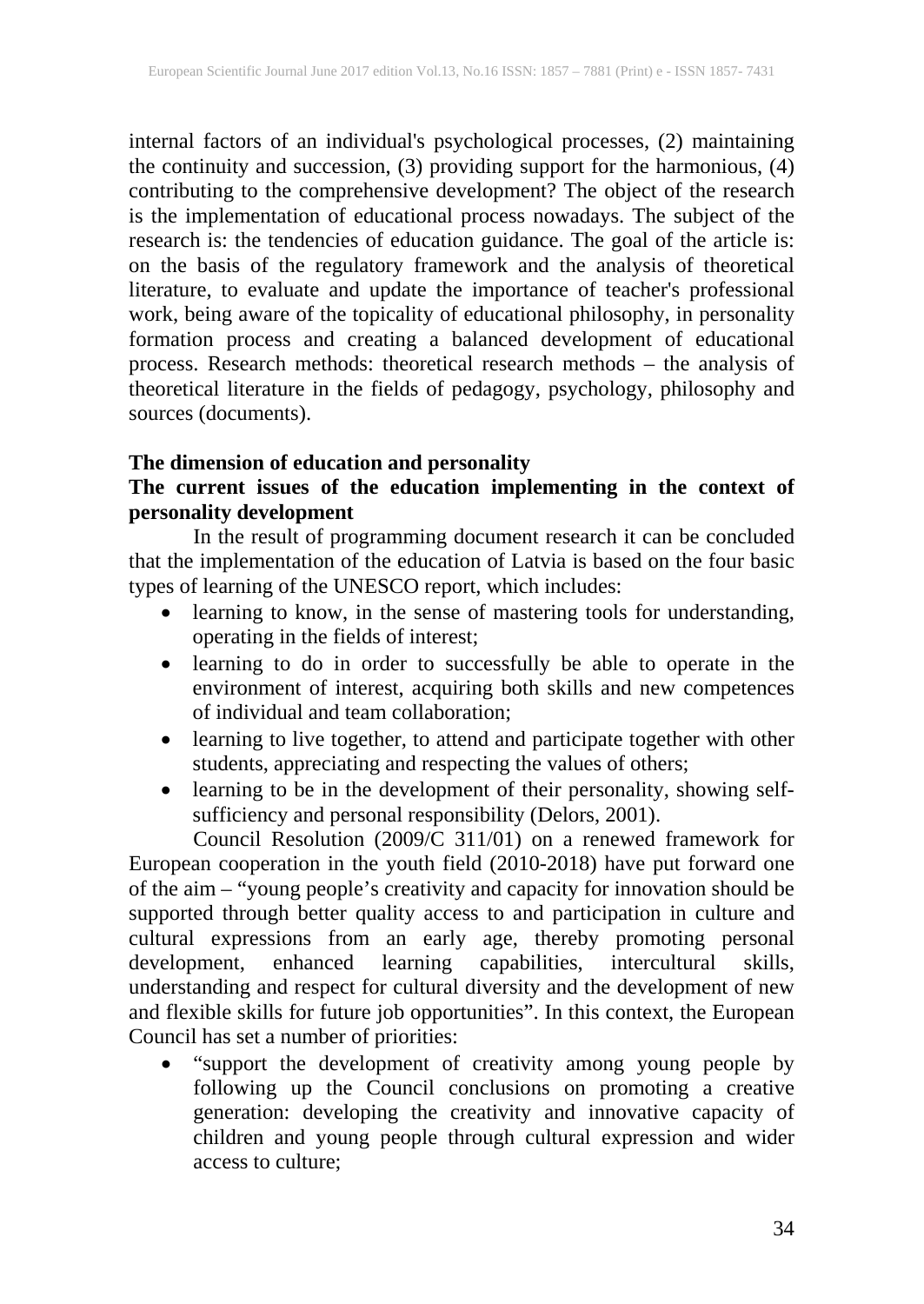- widen quality access to culture and creative tools, particularly those involving new technologies, and develop opportunities for youth people to experience culture and express and develop their creativity within or outside school;
- make new technologies readily available to empower young people's creativity and capacity for innovation, and attract interest in culture, the arts and science;
- provide access to environments where young people can develop their creativity and interests and spend a meaningful leisure time;
- facilitate long-term synergies between policies and programmes in the fields of culture, education, health, social inclusion, media, employment and youth with the view to promoting young people's creativity and capacity for innovation;
- promote partnerships between culture and creative sectors and youth organisations and youth workers;
- facilitate and support development of young people's talent and entrepreneurial skills with a view to enhancing their employability and future job opportunities;
- promote young people's knowledge about culture and cultural heritage in the different EU Member States, including through the use of new technologies" (The Council of European Union, 2009).

Despite the adopted resolutions, the recommendations, strategies and education development guidelines of the European Union and Education Area of Latvia, there is a particularly important issue of children and young people involvement in a meaningful life, due to the rapid changes, e.g. the degradation of values, variety of negative effects, such as impunity, delinquency, conflict, prostitution, etc.

There are different current problems in todays' education settings: number of single-parent families has grown up, the number of people severely affected by the economic problems has increased, homelessness, unemployment, children without parental supervision, children and young people who are victims of emotional or physical violence, etc. Thus a special attention to the students' education, development and improvement gains importance. Therefore, the development of students' social skills, empathy, communication, cooperation, their emotional awareness and control, adequate response to different situations and different abilities and skills necessary for integration into society becomes significant as well as the formation of personality's position (Божович, 2008). This can have a significant impact on students' professional activity in future; because the era of challenges determines that a person from childhood should be allowed to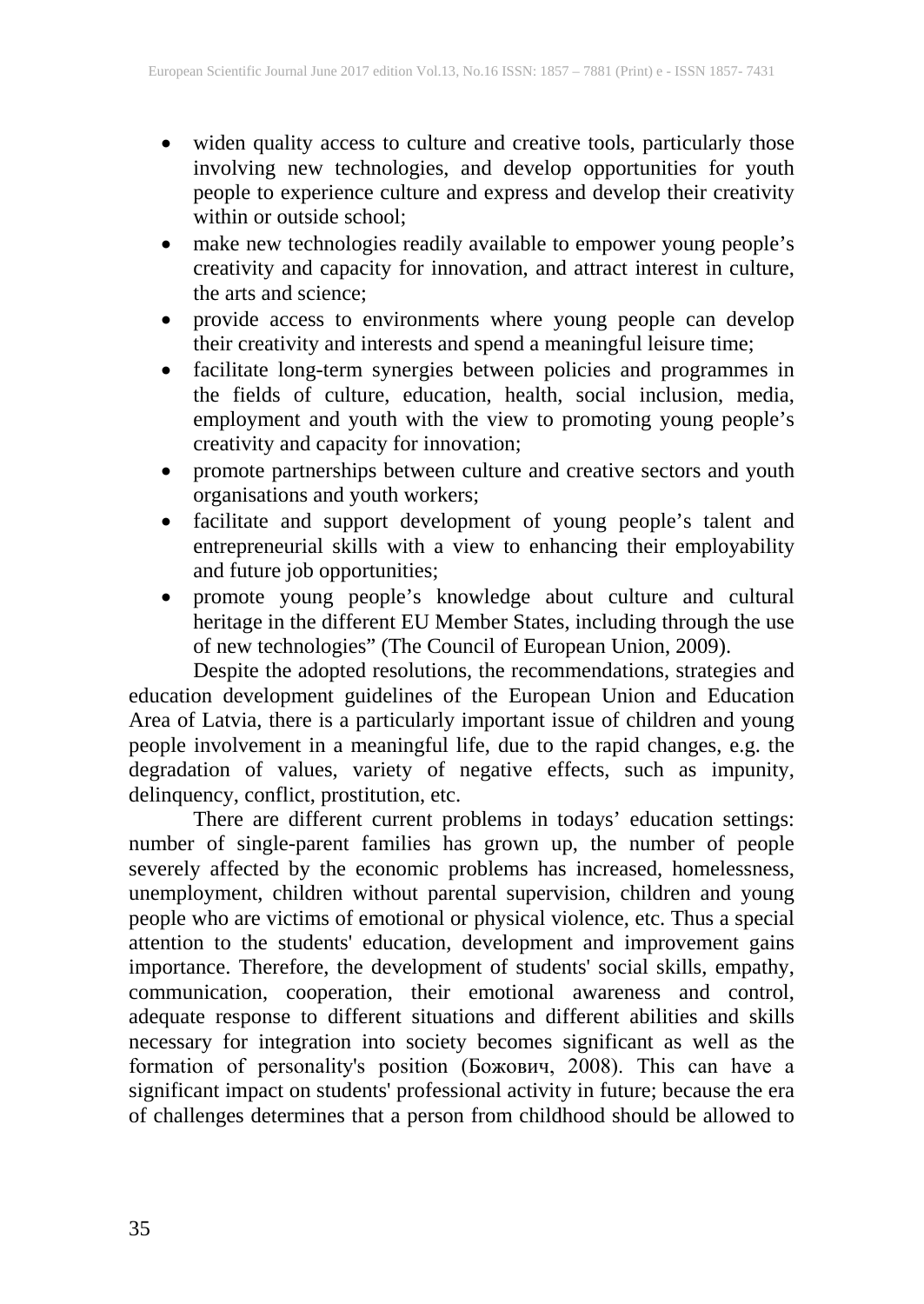acquire a current knowledge of the world, with a help of other people and himself/herself.

#### **The explanation of comprehension of personality**

In order to implement the high quality education, it is important to understand the nature of personality and characteristics of its development. Researcher V. Batņa (2001) points out that an individual becomes a personality in the relationships with others. At the same time it should be noted that there is no single theory of personality. It is recognized that there is a problem in psychology defining personality because in order to do it each person`s individually should be taken into account (Svence, 1999). Since this is not possible, the scientists are trying to find correlations that make up the similarities and differences. By studying human personality development scientists also take into account the individual`s needs and interests, as well as a motivation and self-assessment. It is recognized that personal development is driven by the need for self-realization and is influenced by heredity on the one hand and the external culture on the other.

Social psychologist Omārova S. (1997) indicates that an individual is a biological and social being, bringing together heredity, genetic program and knowledge gained in community. Scientist believes that personality is a set of individual's social characteristics, which is formed within living in a particular society, acquiring and processing an original social experience. Psychologist G. Svence (1999) points out that the personality is individual's internal dynamic organization, which includes motivation, habits, and personal characteristics that determine personal uniqueness in the appropriate setting. It should be noted that scientists believe that personality concept includes stable and unique examples of each person`s inherent thinking, emotional responses and behaviour. They are conditions that help an individual to adapt to the social environment and the specific life situations. It may be noted that there are no two identical personalities, so each person is individuality, personality, which is formed in the society, gaining new experience in the interaction with society members, engaging in social relations and the activities of the individual's socialization process. The preparation of living in a particular community can be both conscious and unconscious. Significant theoretical findings highlighted in the publication are done by psychologists V. Renģe (1999) and Svence (1999, 2009), educator Gudjons H. (2007), social educator V. Batņa (2001) and social psychologist S. Omārova (1997). The researchers of positive psychology focus on studying personal wellbeing related to the individual's creative potential and full implementation of resources, searching for strengths and emphasizing positive emotions and everyone's personal development (Svence, 2009). Teaching culture and educational philosophy of the 21st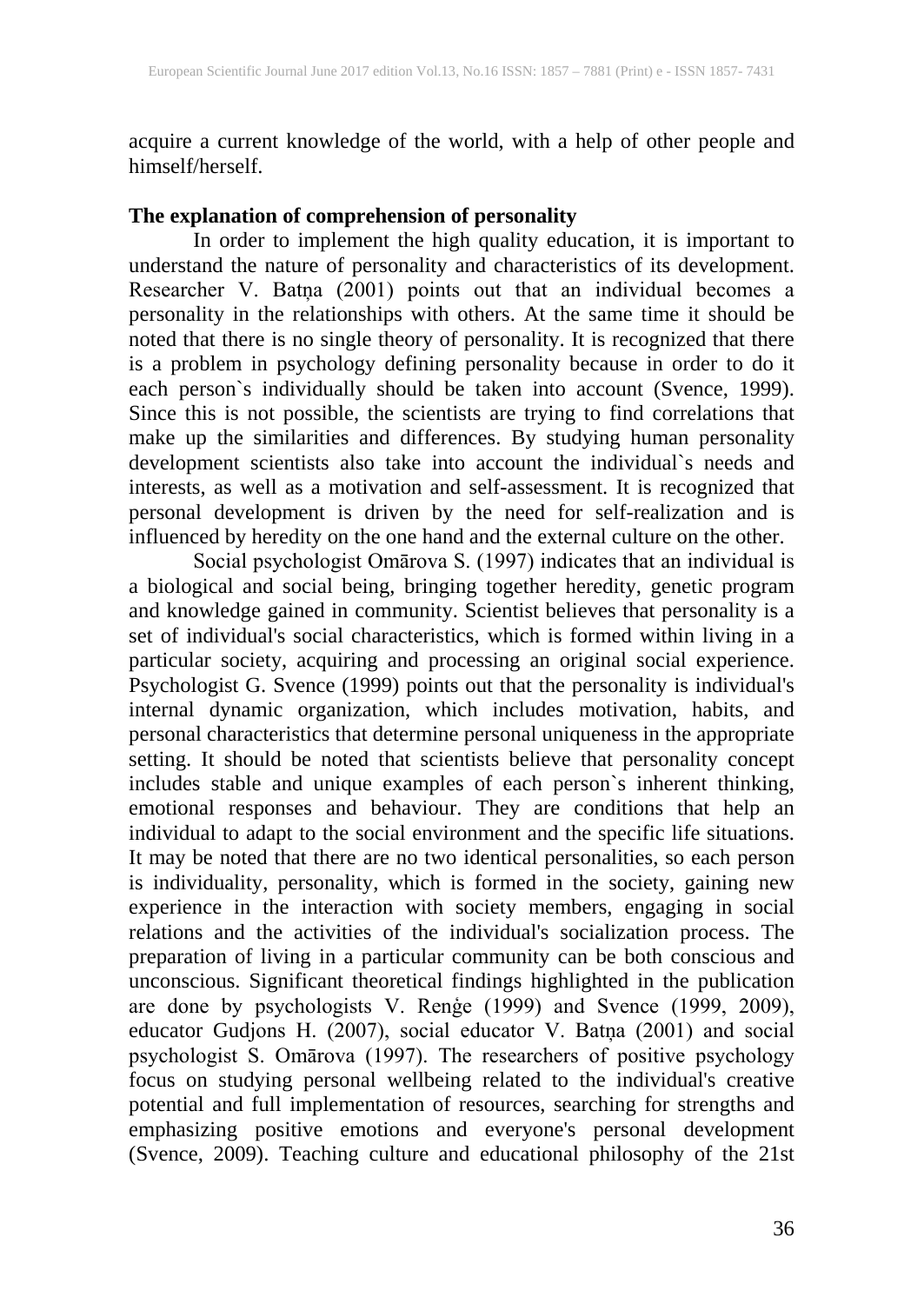century provides the number of important aspects, e.g. personal, national and state identity, comprehension, creative self-expression, talent cultivation, self-development and self-realization, acquiring life, professional and social skills and skills necessary for career planning and personal growth. The aims of educational philosophy and pedagogical culture is provision of children`s and young people`s civic and value education and patriotic awareness in the process of formation of individual needs and desires in their personality development and career advancement, spending meaningful leisure time, broadening supply of education and accessibility. Involvement in various activities, including the ever broader, more complex relationships at school and outside it and ensuring self-realization needs can promote students` comprehensive development.

# **The importance of education in the personality development process**

UNESCO report indicates that the formal education system often is blamed for the limited self-fulfilment of personality, emphasizing the same cultural and intellectual model, without taking sufficient account of the diversity of individual talent. At the same time respecting the diversity and individuality is one of the main principles of the educational process. The imagination, ability to communicate, management talent are often not fully assessed in the formal education process.

Students' interests are different and the possible endangerment might occur, if the school is not suited to their interests, talents and abilities (Delors, 2001). That may be supplemented by teacher`s M. Skatkina (1985) findings, considering that it is not possible only within the framework of the particular subject to ensure the comprehensive development of students. Thus the importance of various extracurricular activities in the personality development process is highlighted.

Thinking about an all-round personality development, person`s involvement in different types of activities as well as teacher`s guidance gain importance. It must be admitted that without action the development is not possible. The main factors that affect student`s positive attitude towards performance are the joy of success, the importance of public awareness, creativity and rich spiritual atmosphere (Skatkins, 1985). In order to implement such an approach, the importance of the teacher`s applied forms of work and the nature of the relationship that is formed in the pedagogical process become significant. The cultivation of student`s and teacher`s mutual human relations is a leading motive of humanitarian pedagogy. In the organization of life of the new generation the maintenance of healthy lifestyle, intellectual and spiritual development and social activity acquire importance.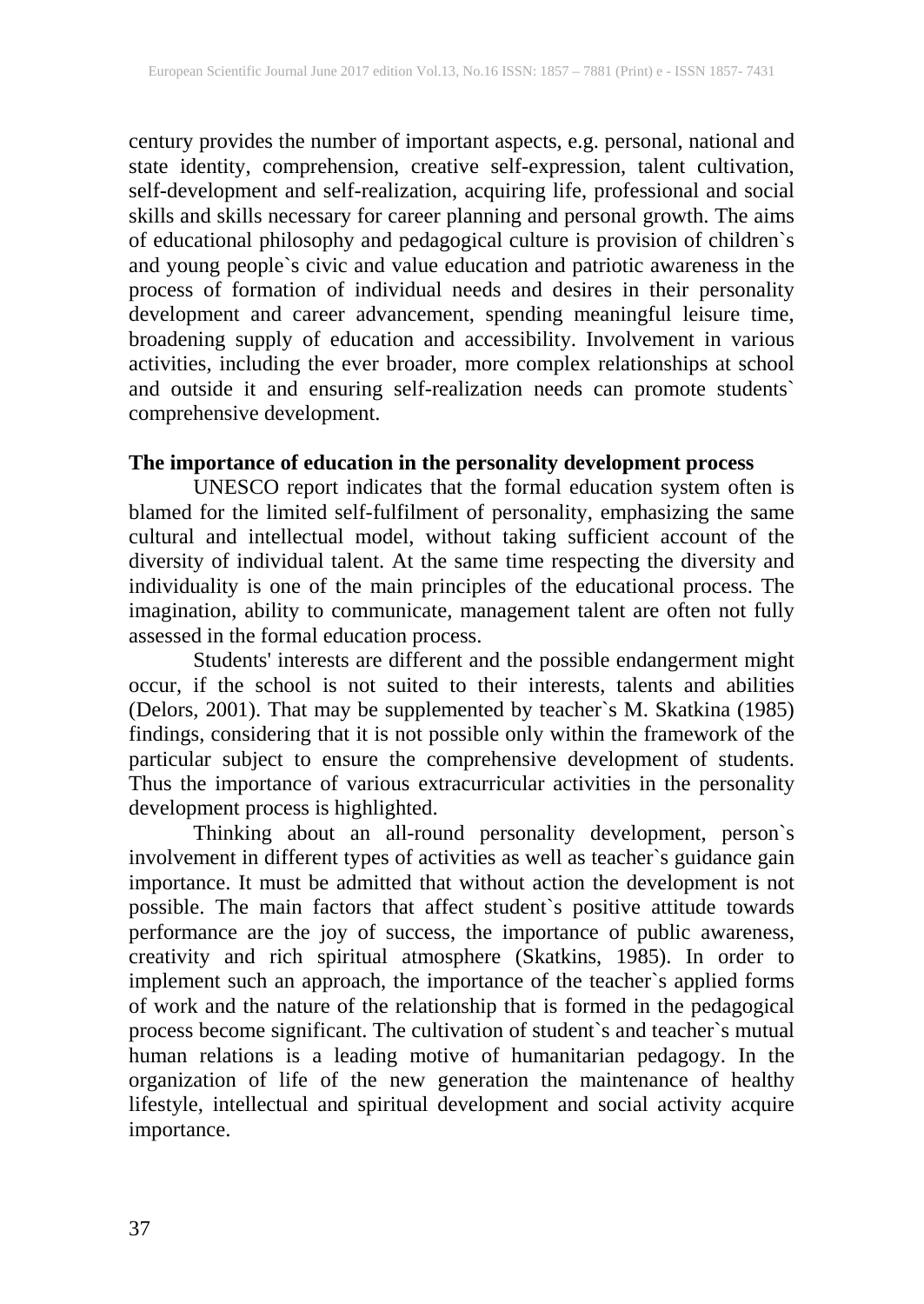Referring to the studies of K. Hurelman and D. Ulih three perspective orientations which are based on teacher activities can be viewed:

- "*subject-oriented perspective.* The emphasis is put on human growth and active role in the process of confrontation with the environment, to become a dynamic member of society;
- *institutions-oriented perspective.* The purpose and functions of public institutions are being evaluated, as well as performance, value and transferring culture techniques;
- *culture-oriented perspective.* It is evaluated as culture is passed on, as it is passed to the next generation to understand and be able to use it in own view of reality and self-understanding" (Hurrelmann, Uhlich, 1991, 8).

This framework exposes the analysis of the society on the one hand, but on the other hand psyche, point of contact in personality and personality development. To build a successful teaching culture, each teacher's professional development and its evaluation gain importance.

#### **The characteristics of teacher`s performance**

Rapid changes raise more new and responsible tasks for teachers. The teacher is the one who contributes to the future development of society, helps to raise awareness of current challenges without losing sight of the importance of social cohesion. UNESCO report highlights a number of important current issues for the implementation in quality education: to improve the teachers' personnel selection and preparation and improve the social status of teachers. It must be admitted that teacher must have the required knowledge and skills, personal qualities, professional development opportunities and motivation (Delors, 2001). Student`s and teacher`s relationship is one of the most important aspects of the implementation of the educational process. Teacher-student interaction is one of the most important elements of educational philosophy, searching for an answer to the question as to promote productive, purposeful, reciprocal and respectful cooperation (Schofield, 2012).Teachers communicating with learners tend to develop their personality, emphasizing self-confidence, encouraging reasoning, independence and responsibility. The teacher should be able to argue and rejoice together with students. In addition, to increase student`s ability to express his/her view independently and autonomy would become a personality trait, it is also necessary to make it possible for students to feel like leaders.

Teacher's operational efficiency is characterized by a wide range of teaching skills, empathy, patience and humility. Teacher`s abilities and emotions are in close correlations with students' abilities, opportunities and emotions, while the harmony of them can generate real spiritual communion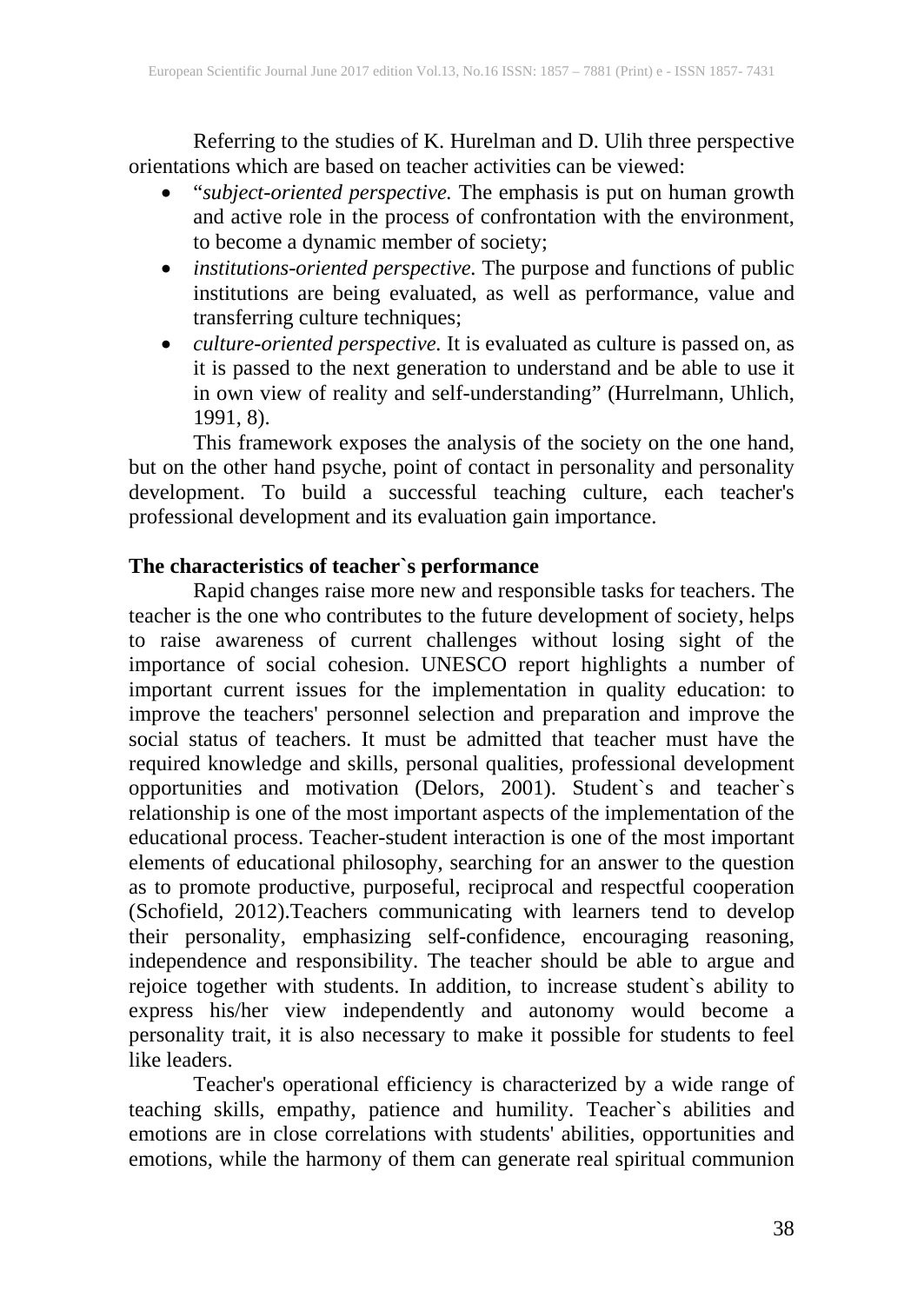in the implementation of pedagogical process. The teacher's ability to engage students in their own personal development is an essential element in the context of humanitarian pedagogy.

Educator V. Šibajev (2002) points out that the formation of future society depends on the teacher's personality, professionalism, knowledge, understanding of values, the ability to change, focusing on growth. He emphasizes that the teacher's success is not only the knowledge and ability to conduct innovative activities, but also he/she must have the courage to change the context of education and continuous improvement.

The main motivational aspects for the teacher proficiency are: the teacher needs; teacher's interest in self-improvement; teacher's imagination, intuition, which is based on the higher expectations, unusual vision; teacher`s feelings which makes person spiritually richer; teacher's internal contradictions, conflicts, contributing to a faster search of answers and encouragement. It may be noted that three basic ideas contributing teacher`s proficiency are:

- "professional teacher is dynamic with active attitude towards themselves and the world around them;
- subject's activity is realized in a creative attitude to the world around him/her;
- creative, diverse activities are the basis for compliance with internal motivation, personal growth" (Šibajevs, 2002, 12).

The quality of education is one of the most topical problems. An important aspect in this context is a teacher`s professional development. UNNESCO report states that teacher`s quality and motivation for improvement should be a priority in all countries (Delors, 2001). Based on Šibajev V. (2002), teacher`s professional activity functions are strengthened by vitality, socialization, freedom of conscience, evaluative, organizational, innovative research, communicative and humanitarian approach. These features through interrelation affect teacher`s and all teachers' collective professionalism. Thus, the teacher can fulfil its most important task, and promote the humane personality growth.

Referring to the teacher`s V. Šibajevs belief, teacher's personality characteristics and professional competence are the most important aspects in order to purposefully implement the education guidelines (Šibajevs, 2002). There is a chance for teacher to make self-assessment of his/her pedagogical competences periodically through evaluating personal teaching activities and making own portfolio.

To do this it is necessary to identify the key criteria that have been developed in accordance with the characteristics of the development of education in Europe and Latvia in the contemporary context, through adapting teacher`s operational aspects worked out by Hurelmana K. and D.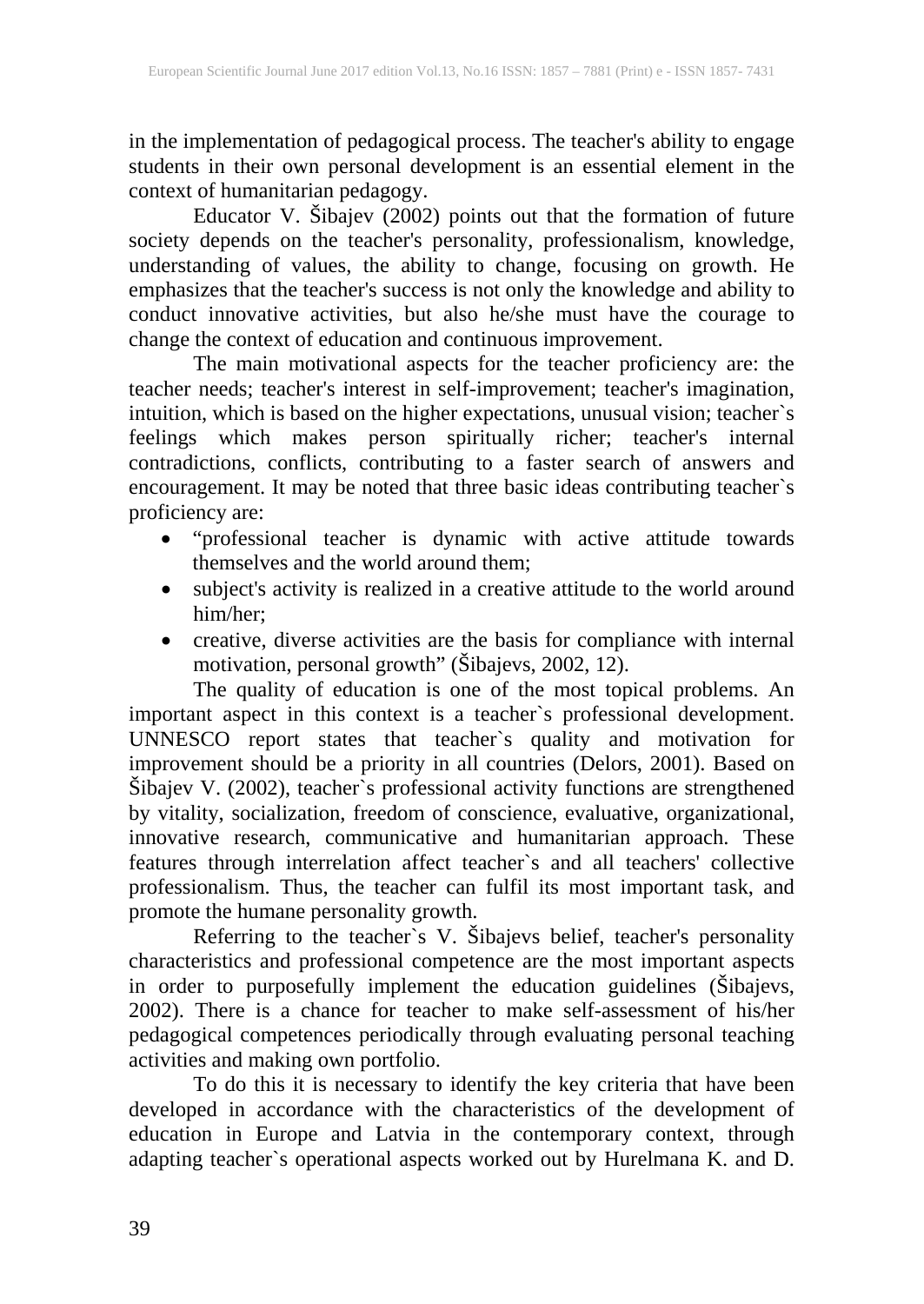Uliha: subject, institutions, culture, as well as the assessment of planning skills of the learning process and in the upbringing process, implementation of pedagogical communication, the possibility of creating a democratic dialogue, laying the foundation for future reconciliation and peace, be tolerant towards other cultures, as well as the evaluation of professional development in the appreciable period. Relevant activities are carried out and self-assessment levels (low, medium, high) are described according to the criteria.

In accordance with the evaluation criteria, it is possible to identify the pedagogical fields, which require development. This helps the teacher choose and plan potential opportunities of further education. Carried out selfassessment allows to set the perspective of the opportunities of the pedagogical professional competence development ad to put forward specific objectives for its implementation.

# **Conclusion**

1. The development of education system of Latvia is being implemented and carried out in accordance with international and country specific frameworks, guidelines, recommendations and documents, recognizing the characteristics of existing cultural space of Latvia. At the same time it can be concluded that the implementation of education in Latvia requires dynamic changes in the field of problem solving, gaining and searching for answers to key issues raised in educational philosophy.

2. Teacher needs to be in the process of self-development, towards the improvement of the ability to operate and cooperate and the ability to live alongside. Self-assessment is one of the measures for the assessment of pedagogical competence. The improvement of professional qualifications forms of teachers is becoming increasingly important and the field of education is acquiring more complex nature. In this context, the proficiency of teacher as well as his/her competences gain special attention in order to prepare students for a rapidly changing era.

3. Teacher`s professional development and work is in the close conjunction with the quality of education. Such quality of education, which will greatly affect a person's life, activities and levels of consciousness: emotional experience level related with the event; the level of harmonization of human and environment; the level of corroboration of person's social status; human skills, creativity, ability and talent.

4. The strategic guidelines of the European Union emphasize that the development of general skills and the importance of cultural and creative understanding are important issues in the field of education for the next decade. As a new feature of the 21st century the knowledge in the particular field is aging already during the learning process, thus fundamental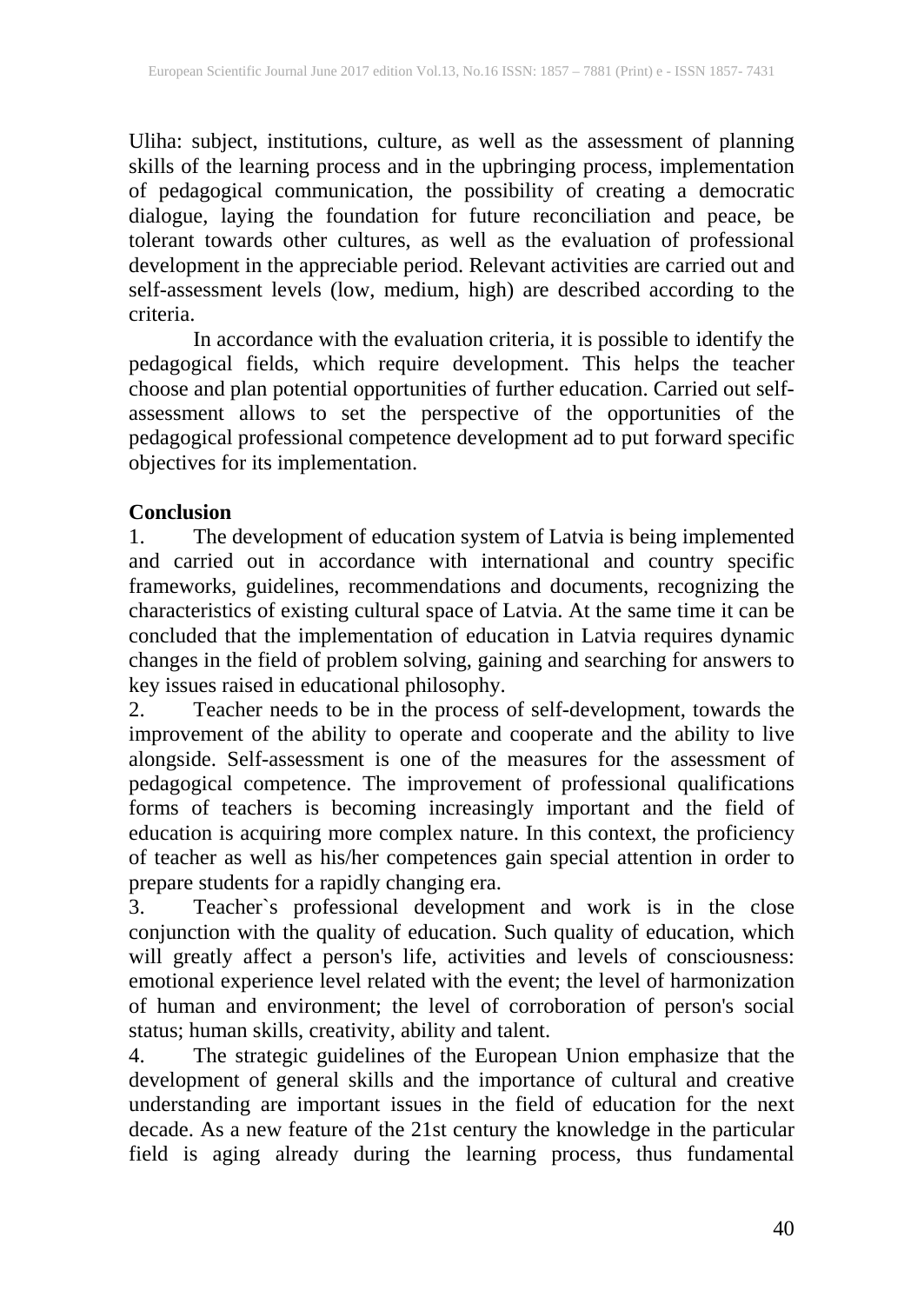knowledge acquisition becomes more important. This approach is more sustained, leads to the development of information extraction skills, selfeducation and lifelong learning issues. This raises an important question: Are professionals involved in education, willing to recognize that we can help and ensure our students to make a successful choice to be able to realize their personal potential in their lives?

5. It should be noted that the theoretical analysis within the publication strengthens the need for additional studies in the field of educational philosophy in the cultural space of Latvia.

#### **References:**

- 1. Alijevs, R. (2005). *Izglītības filosofija 21. gadsimts.* Rīga: Retorika, 287 lpp.
- 2. Batņa, V. (2001). *Rosinot bērna iekšējo pasauli.* Rīga: RaKa, 280 lpp.
- 3. Delors, Ž. (2001). *Mācīšanās ir zelts.* Rīga: Poligrāfijas grupa  $Remarks - R$ ", 120 lpp.
- 4. Gadamers, H. G. (1999). *Patiesība un metode: filosofiskas hermeneitikas pamatiezīmes.* Rīga: Jumava, 508 lpp.
- 5. Gudjons, H. (2007). *Pedagoģijas pamatatziņas.* Rīga: Zvaigzne ABC, 394 lpp.
- 6. Helds, J. (2004). *Kooperatīvā mācīšanās un skolēns kā subjekts. Kooperatīvā mācīšanās.* Rīga: RaKa, 215 lpp.
- 7. Huntington, S. (1996). *The clash of civilizations and the remaking of world order.* New York: TOUCHSTONE Rockefeller Center, 368 p.
- *8.* Hurrelmann, K., Ulich, D. (1991). *Neues Handbuch der Sozialisationsforschung*. Beltz: Bad Langensalza, 745 p.
- 9. Omārova, S. (1997). *Cilvēks dzīvo grupā.* Rīga: Kamene, 187 p.
- 10. Reņģe, V. (1999). *Psiholoģija. Personības psiholoģiskās teorijas.* Rīga: Zvaigzne ABC, 174 lpp.
- 11. Siegel, H. (2009). Introduction: Philosophy of Education and Philosophy. In H. Siegel (Ed.) *The Oxford Handbook of Philosophy of Education* (pp. 3-8). Oxford: Oxford University Press, 548 p.
- 12. Skatkins, M. (1985). *Skola un bērnu vispusīga attīstība*. Rīga: Zvaigzne, 142 lpp.
- 13. Svence, G. (1999). *Attīstības psiholoģija.* Rīga: Zvaigzne ABC, 158 lpp.
- 14. Svence, G. (2009). *Pozitīvā psiholoģija.* Rīga: Zvaigzne ABC, 215 lpp.
- 15. Schofield, H. (2012). *The philosophy of education an introduction.* Volume 154. Oxon: Routledge, 287 p.